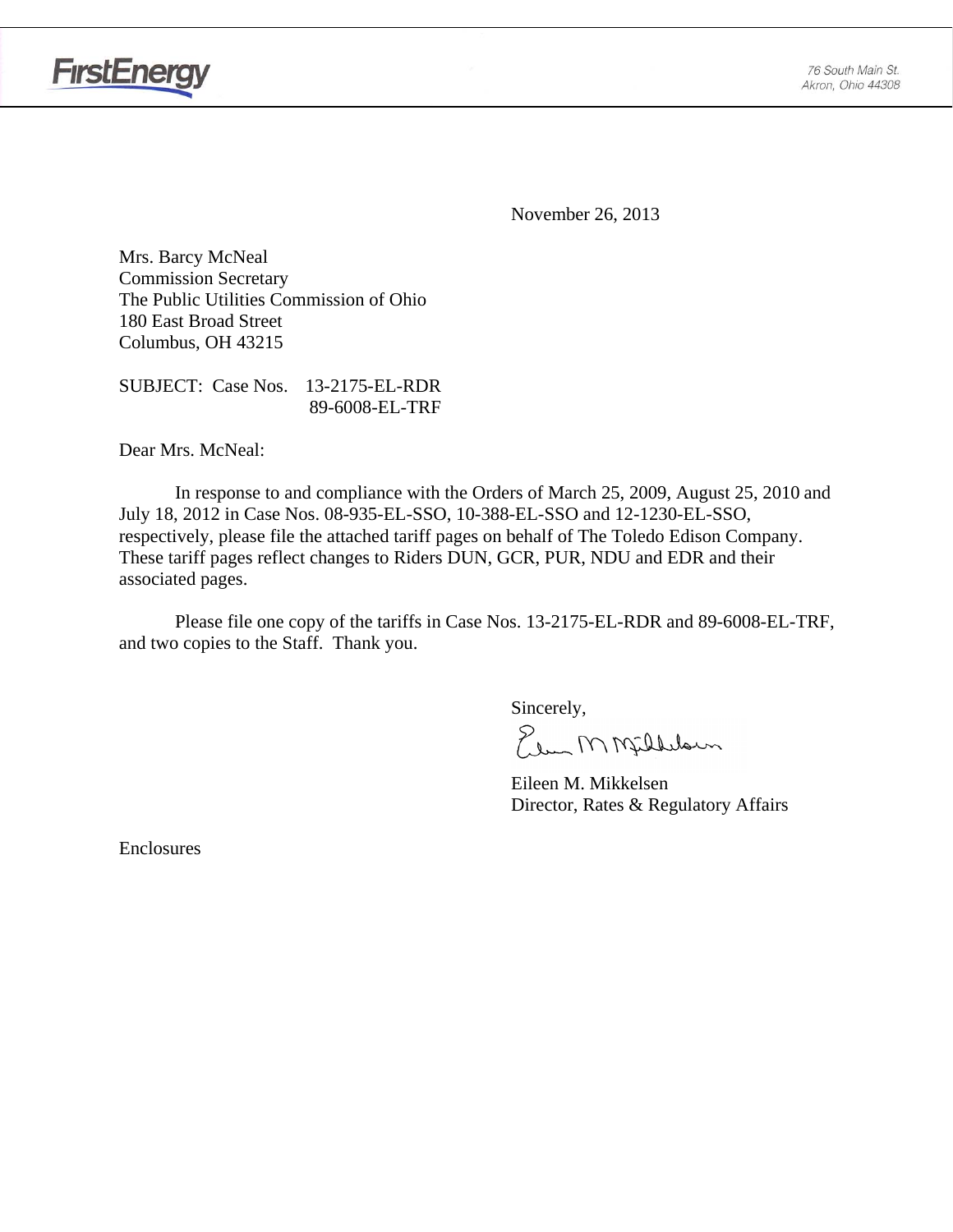# **TABLE OF CONTENTS**

The following rates, rules and regulations for electric service are applicable throughout the Company's service territory except as noted.

|                                                      | <b>Sheet</b> | <b>Effective</b><br><u>Date</u> |
|------------------------------------------------------|--------------|---------------------------------|
| <b>TABLE OF CONTENTS</b>                             | 1            | $01 - 01 - 14$                  |
| <b>DEFINITION OF TERRITORY</b>                       | 3            | 01-23-09                        |
| <b>ELECTRIC SERVICE REGULATIONS</b>                  | 4            | $12 - 04 - 09$                  |
| <b>ELECTRIC SERVICE SCHEDULES</b>                    |              |                                 |
| Residential Service (Rate "RS")                      | 10           | $01 - 23 - 09$                  |
| General Service - Secondary (Rate "GS")              | 20           | 01-23-09                        |
| General Service - Primary (Rate "GP")                | 21           | 01-23-09                        |
| General Service - Subtransmission (Rate "GSU")       | 22           | 01-23-09                        |
| General Service - Transmission (Rate "GT")           | 23           | 01-23-09                        |
| <b>Street Lighting Provisions</b>                    | 30           | 01-23-09                        |
| Street Lighting (Rate "STL")                         | 31           | 06-01-09                        |
| Traffic Lighting (Rate "TRF")                        | 32           | 01-23-09                        |
| Private Outdoor Lighting (Rate "POL")                | 33           | 06-01-09                        |
| <b>MISCELLANEOUS CHARGES</b>                         | 75           | 07-05-12                        |
| <b>OTHER SERVICE</b>                                 |              |                                 |
| <b>Partial Service</b>                               | 52           | $01 - 01 - 06$                  |
| Residential Renewable Energy Credit Purchase Program | 60           | 10-01-09                        |
| <b>Cogeneration and Small Power Producer</b>         | 70           | $01 - 01 - 03$                  |
| <b>Interconnection Tariff</b>                        | 76           | $01 - 01 - 09$                  |
| <b>PIPP Customer Discount</b>                        | 80           | 06-01-11                        |

Filed pursuant to Orders dated March 25, 2009, August 25, 2010, and July 18, 2012, in Case Nos., 08-935-EL-SSO et al., 10-388-EL-SSO and 12-1230-EL-SSO, respectively and Case No. 13-2175-EL-RDR before The Public Utilities Commission of Ohio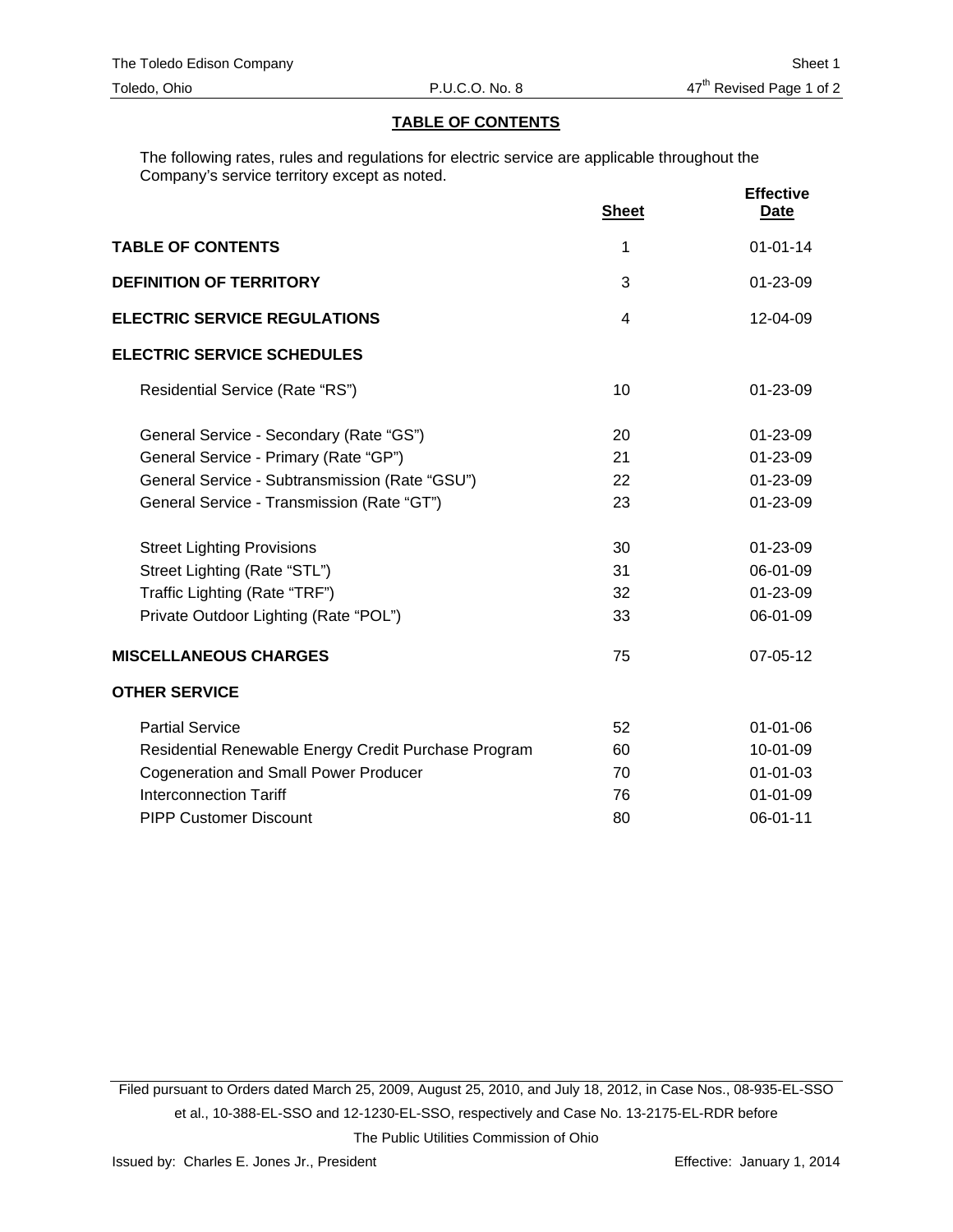# **TABLE OF CONTENTS**

| <b>RIDERS</b>                                          | <b>Sheet</b> | <b>Effective</b><br>Date |
|--------------------------------------------------------|--------------|--------------------------|
| Summary                                                | 80           | 06-21-13                 |
| <b>Residential Distribution Credit</b>                 | 81           | $05 - 21 - 10$           |
| <b>Transmission and Ancillary Services</b>             | 83           | 09-10-10                 |
| <b>Alternative Energy Resource</b>                     | 84           | $10 - 01 - 13$           |
| <b>School Distribution Credit</b>                      | 85           | 06-01-09                 |
| <b>Business Distribution Credit</b>                    | 86           | 01-23-09                 |
| <b>Hospital Net Energy Metering</b>                    | 87           | 10-27-09                 |
| Economic Development (4a)                              | 88           | 01-23-09                 |
| <b>Universal Service</b>                               | 90           | 12-13-12                 |
| State kWh Tax                                          | 92           | 01-23-09                 |
| <b>Net Energy Metering</b>                             | 93           | 10-27-09                 |
| Delta Revenue Recovery                                 | 96           | $10 - 01 - 13$           |
| Demand Side Management                                 | 97           | 07-01-13                 |
| Reasonable Arrangement                                 | 98           | 06-01-09                 |
| <b>Distribution Uncollectible</b>                      | 99           | $01 - 01 - 14$           |
| Economic Load Response Program                         | 101          | 06-01-11                 |
| Optional Load Response Program                         | 102          | 06-01-11                 |
| <b>Generation Cost Reconciliation</b>                  | 103          | $01 - 01 - 14$           |
| Fuel                                                   | 105          | 12-14-09                 |
| Advanced Metering Infrastructure / Modern Grid         | 106          | $10-01-13$               |
| Line Extension Cost Recovery                           | 107          | $10 - 01 - 13$           |
| <b>Delivery Service Improvement</b>                    | 108          | $01 - 01 - 12$           |
| <b>PIPP Uncollectible</b>                              | 109          | $01 - 01 - 14$           |
| Non-Distribution Uncollectible                         | 110          | $01 - 01 - 14$           |
| <b>Experimental Real Time Pricing</b>                  | 111          | 06-01-13                 |
| <b>Experimental Critical Peak Pricing</b>              | 113          | 06-01-13                 |
| <b>Generation Service</b>                              | 114          | 06-01-13                 |
| Demand Side Management and Energy Efficiency           | 115          | 07-01-13                 |
| <b>Economic Development</b>                            | 116          | $01 - 01 - 14$           |
| <b>Deferred Generation Cost Recovery</b>               | 117          | 06-01-09                 |
| Deferred Fuel Cost Recovery                            | 118          | 06-21-13                 |
| Non-Market-Based Services                              | 119          | 06-01-13                 |
| <b>Residential Deferred Distribution Cost Recovery</b> | 120          | $01 - 01 - 12$           |
| Non-Residential Deferred Distribution Cost Recovery    | 121          | $01 - 01 - 12$           |
| <b>Residential Electric Heating Recovery</b>           | 122          | 07-01-13                 |
| <b>Residential Generation Credit</b>                   | 123          | $10-31-13$               |
| Delivery Capital Recovery                              | 124          | $10 - 01 - 13$           |
| Phase-In Recovery                                      | 125          | 06-21-13                 |

Filed pursuant to Orders dated March 25, 2009, August 25, 2010, and July 18, 2012, in Case Nos., 08-935-EL-SSO et al., 10-388-EL-SSO and 12-1230-EL-SSO, respectively and Case No. 13-2175-EL-RDR before The Public Utilities Commission of Ohio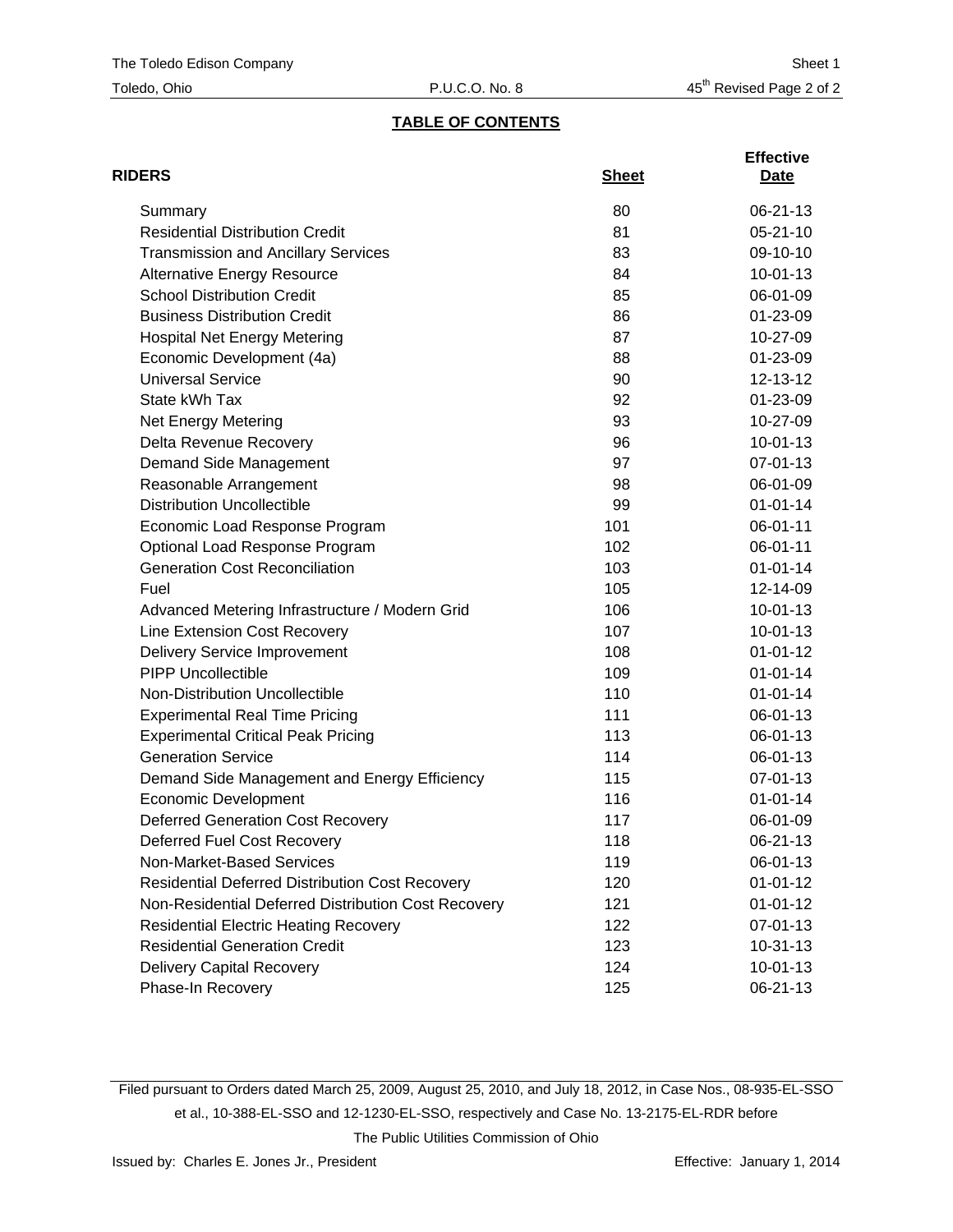#### **RIDER DUN Distribution Uncollectible Rider**

#### **APPLICABILITY:**

Applicable to any customer who receives electric service under the Company's rate schedules. The Distribution Uncollectible Rider (DUN) charge will apply, for all rate schedules, effective for service rendered beginning January 1, 2014, for all kWhs per kWh. This Rider is not avoidable for customers during the period the customer takes electric generation service from a certified supplier.

# **RATE:**

DUN charge 0.0166¢

#### **RIDER UPDATES:**

The charges contained in this Rider shall be updated and reconciled on a quarterly basis. No later than December 1st, March 1st, June 1st and September 1st of each year, the Company shall file with the PUCO a request for approval of the rider charges which, unless otherwise ordered by the PUCO, shall become effective on a service rendered basis on January 1st, April 1st, July 1st and October 1st of each year.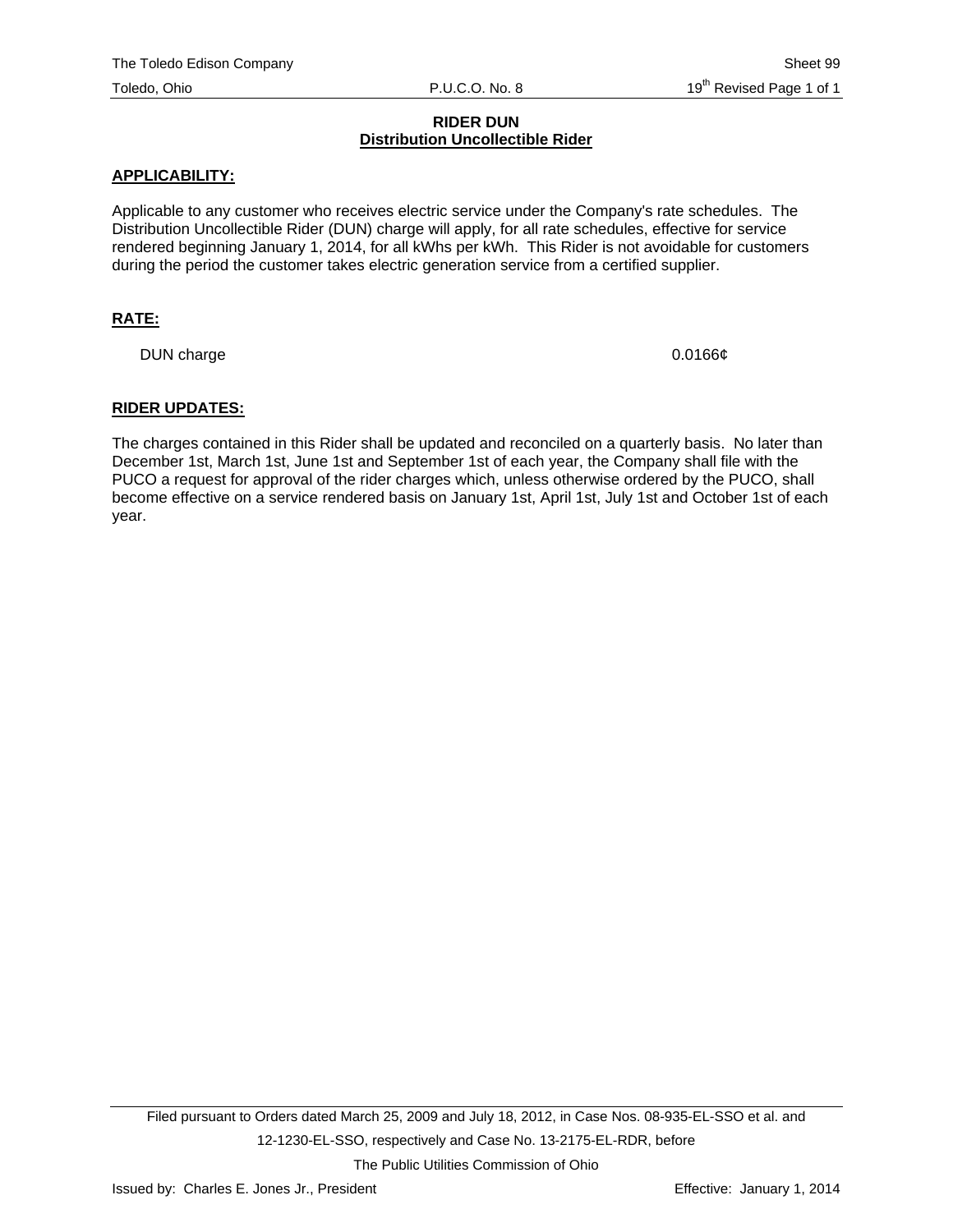## **RIDER GCR Generation Cost Reconciliation Rider**

# **APPLICABILITY:**

Applicable to any customer who receives electric service under the Company's rate schedules. The Generation Cost Reconciliation Rider (GCR) charge will apply, by rate schedule, effective for service rendered beginning January 1, 2014, for all kWhs per kWh.

| <b>RATE:</b> | GCR1    | GCR <sub>2</sub> |
|--------------|---------|------------------|
| <b>RS</b>    | 0.1057c | $0.0000$ ¢       |
| GS           | 0.1057¢ | $0.0000$ ¢       |
| GP           | 0.1020¢ | $0.0000$ ¢       |
| GSU          | 0.0992c | $0.0000$ ¢       |
| GT           | 0.0991c | $0.0000$ ¢       |
| <b>STL</b>   | 0.1057c | $0.0000$ ¢       |
| <b>TRF</b>   | 0.1057c | $0.0000$ ¢       |
| <b>POL</b>   | 0.1057c | $0.0000$ ¢       |
|              |         |                  |

The GCR charge shall be calculated as follows:

# **GCR** =  $\{[GCR\ \nexists Balance] / S\} \times 1/(1 - CAT) \times (1 - LOSS_{AVG}) / (1 - LOSS)\}$

Where:

- i. The calculation period is the three-month period ended two months prior to the effective dates of the updated rider (i.e. three months ended October 31, January 31, April 30, and July 31).
- ii. Each component of the formula includes the aggregated data for The Cleveland Electric Illuminating Company, Ohio Edison Company, and The Toledo Edison Company.
- iii. For any given billing period, only the non-zero GCR charge will be applied.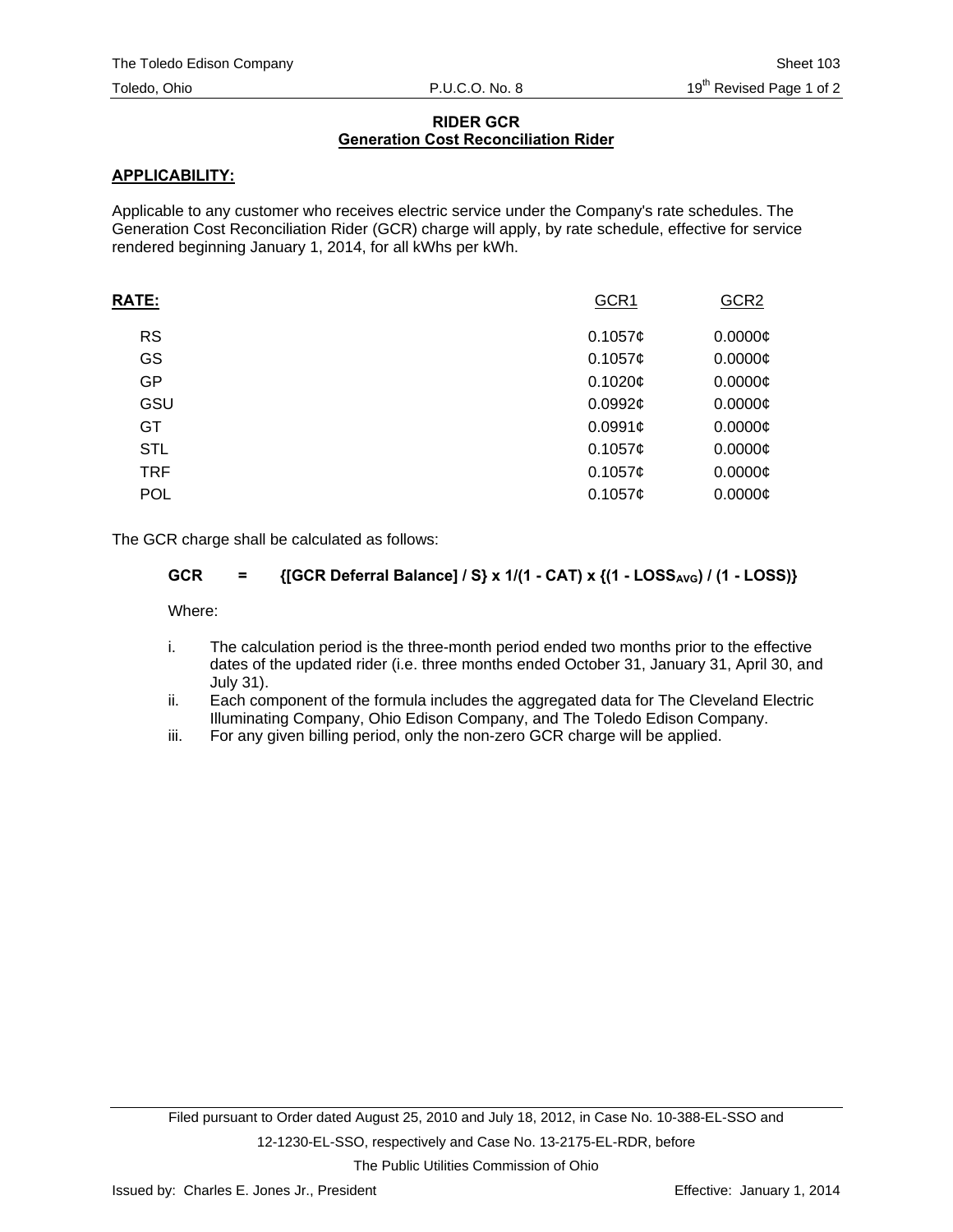#### **RIDER PUR PIPP Uncollectible Rider**

# **APPLICABILITY:**

Applicable to any customer who receives electric service under the Company's rate schedules. The PIPP Uncollectible Rider (PUR) charge will apply, for all rate schedules, effective for service rendered beginning January 1, 2014, for all kWhs per kWh. This Rider is not avoidable for customers during the period the customer takes electric generation service from a certified supplier. This Rider recovers uncollectible expense associated with PIPP customers to the extent such expense is incurred by the Company and is not recovered elsewhere.

# **RATE:**

PUR charge  $0.0105¢$ 

# **RIDER UPDATES:**

The charges contained in this Rider shall be updated and reconciled on a quarterly basis. No later than December 1st, March 1st, June 1st and September 1st of each year, the Company shall file with the PUCO a request for approval of the rider charges which, unless otherwise ordered by the PUCO, shall become effective on a service rendered basis on January 1st, April 1st, July 1st and October 1st of each year.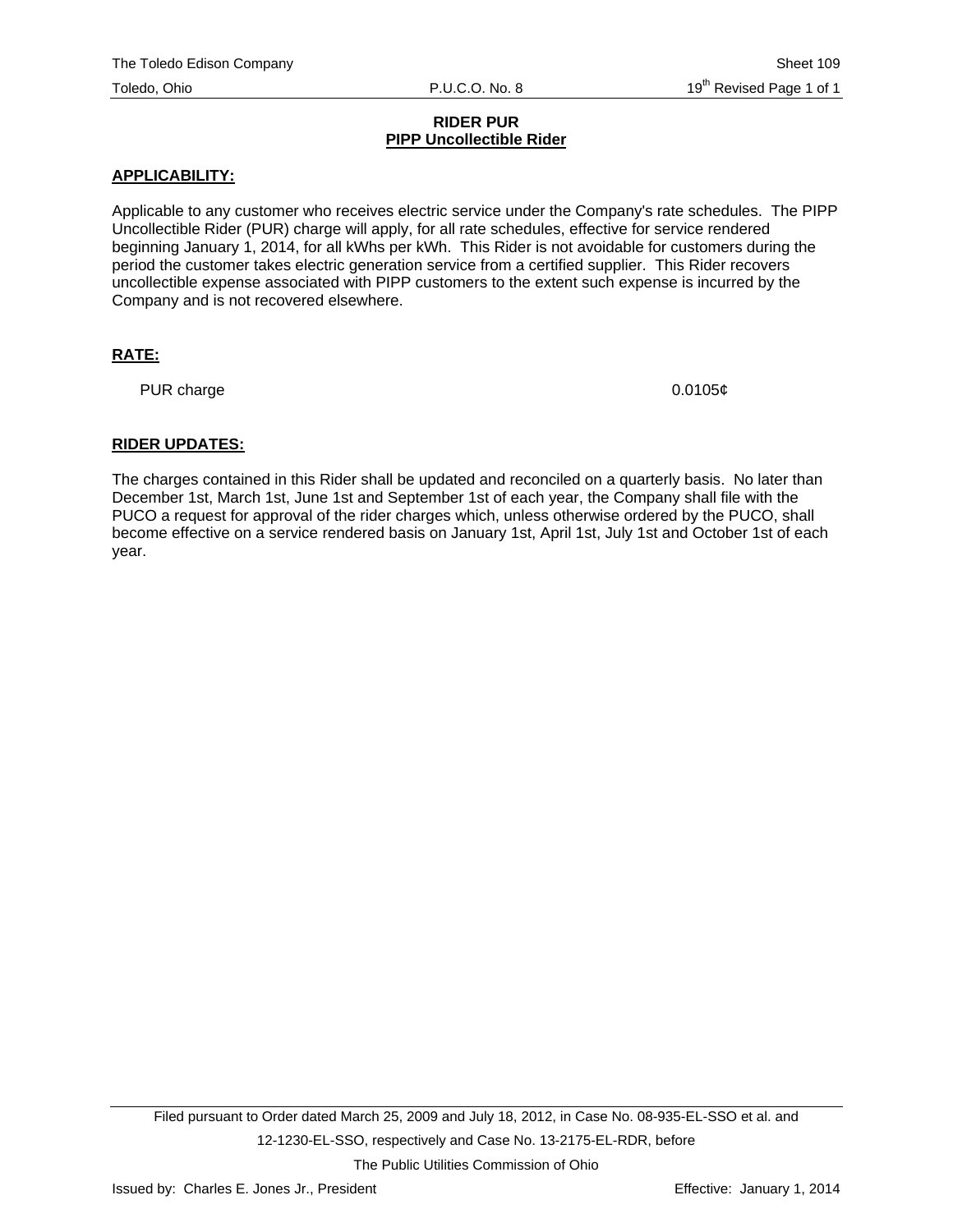#### **RIDER NDU Non-Distribution Uncollectible Rider**

## **APPLICABILITY:**

Applicable to any customer who receives electric service under the Company's rate schedules. The Non-Distribution Uncollectible Rider (NDU) charge / (credit) will apply, for all rate schedules, effective for service rendered beginning January 1, 2014, for all kWhs per kWh. This Rider is not applied to customers during the period the customer takes electric generation service from a certified supplier.

# **RATE:**

NDU charge / (credit) 0.0400¢

#### **RIDER UPDATES:**

The charges / credits contained in this Rider shall be updated and reconciled on a quarterly basis. No later than December 1st, March 1st, June 1st and September 1st of each year, the Company shall file with the PUCO a request for approval of the rider charges / credits which, unless otherwise ordered by the PUCO, shall become effective on a service rendered basis on January 1st, April 1st, July 1st and October 1st of each year.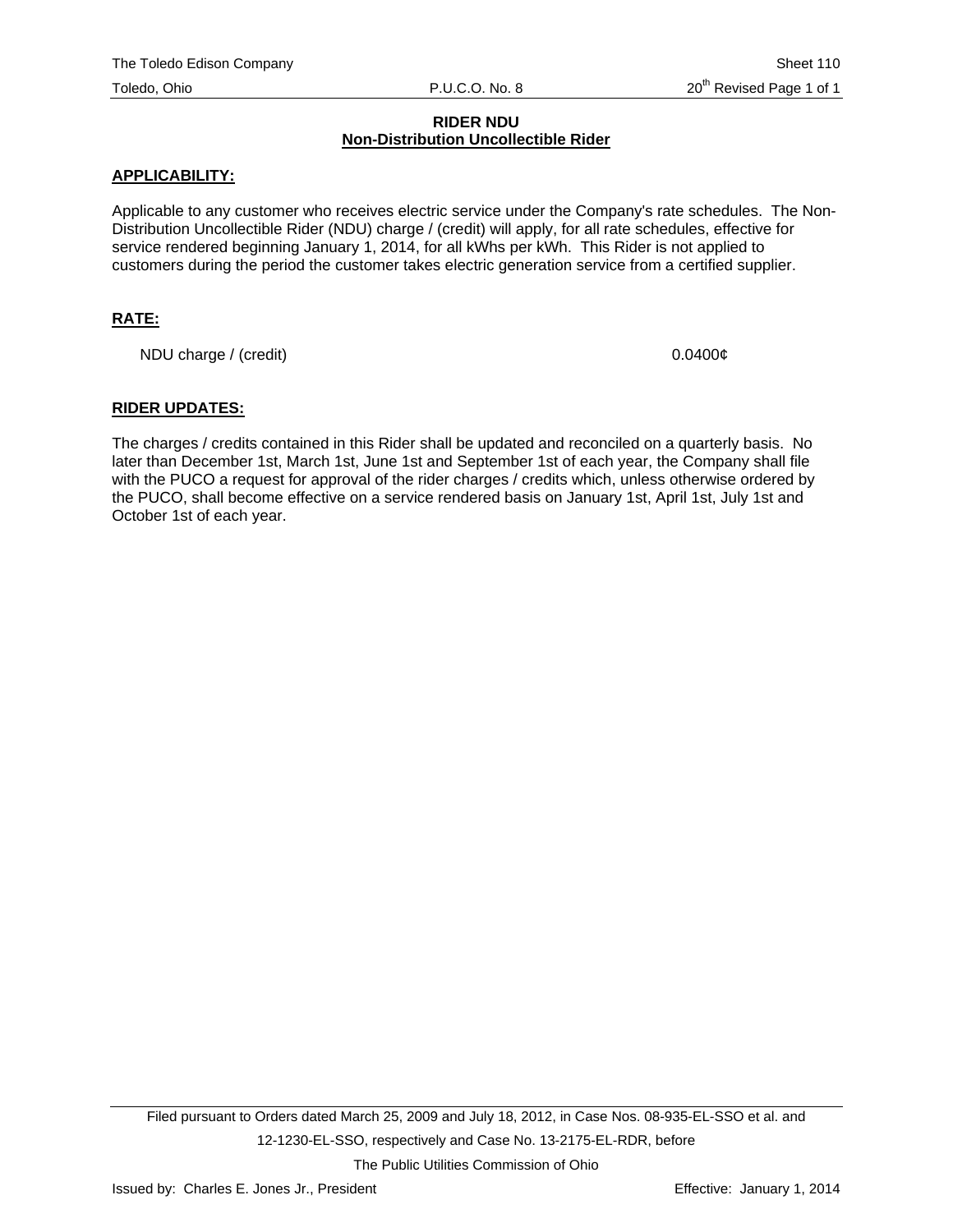## **c. Non Residential Credit Provision**

# **APPLICABILITY:**

Applicable to any customer taking General Service - Transmission (GT), Street Lighting (STL), Traffic Lighting (TRF), and Private Outdoor Lighting (POL) service under the Company's rate schedules. This Non-Residential Credit Provision is not applied during the period a customer takes electric generation service from a certified supplier.

#### **RATE:**

The following credits will apply, by rate schedule, effective for service rendered beginning January 1, 2014, for all kWhs, per kWh:

| GT         | $(0.0000)$ ¢ |
|------------|--------------|
| STL        | $(1.1645)$ ¢ |
| TRF        | $(1.1848)$ ¢ |
| <b>POL</b> | $(0.0000)$ ¢ |

#### **d. General Service - Transmission (Rate GT) Provision**

#### **APPLICABILITY:**

Applicable to any customer taking service under the Company's General Service – Transmission (Rate GT). This provision is not avoidable for customers who take electric generation service from a certified supplier.

# **RATE:**

The following charge will apply, effective for service rendered beginning June 1, 2009:

GT (per kVA of billing demand)  $$8.000$ 

The following credit will apply, effective for service rendered beginning January 1, 2014:

 $GT$  (all kWhs, per kWh) (1.8485) $\phi$ 

# **ADDITIONAL PROVISION:**

The charges provided for by Section (d) of this Rider shall be applied to the greater of (i) the measured monthly on-peak demand, or (ii) 25% of the measured monthly off-peak demand. Monthly on-peak demand is defined as the highest thirty (30) minute integrated kVA between the hours of 6:00 a.m. to 10:00 p.m. EST (equivalent to 7:00 a.m. to 11:00 p.m. EDT), Monday through Friday, excluding holidays. Holidays are defined as New Year's Day, Memorial Day, Independence Day, Labor Day, Thanksgiving Day, and Christmas Day. Monthly off-peak demand is defined as the highest thirty (30) minute integrated kVA for all other hours. This provision of Rider EDR is reconciled within this subpart (d) quarterly and is revenue neutral to the Companies.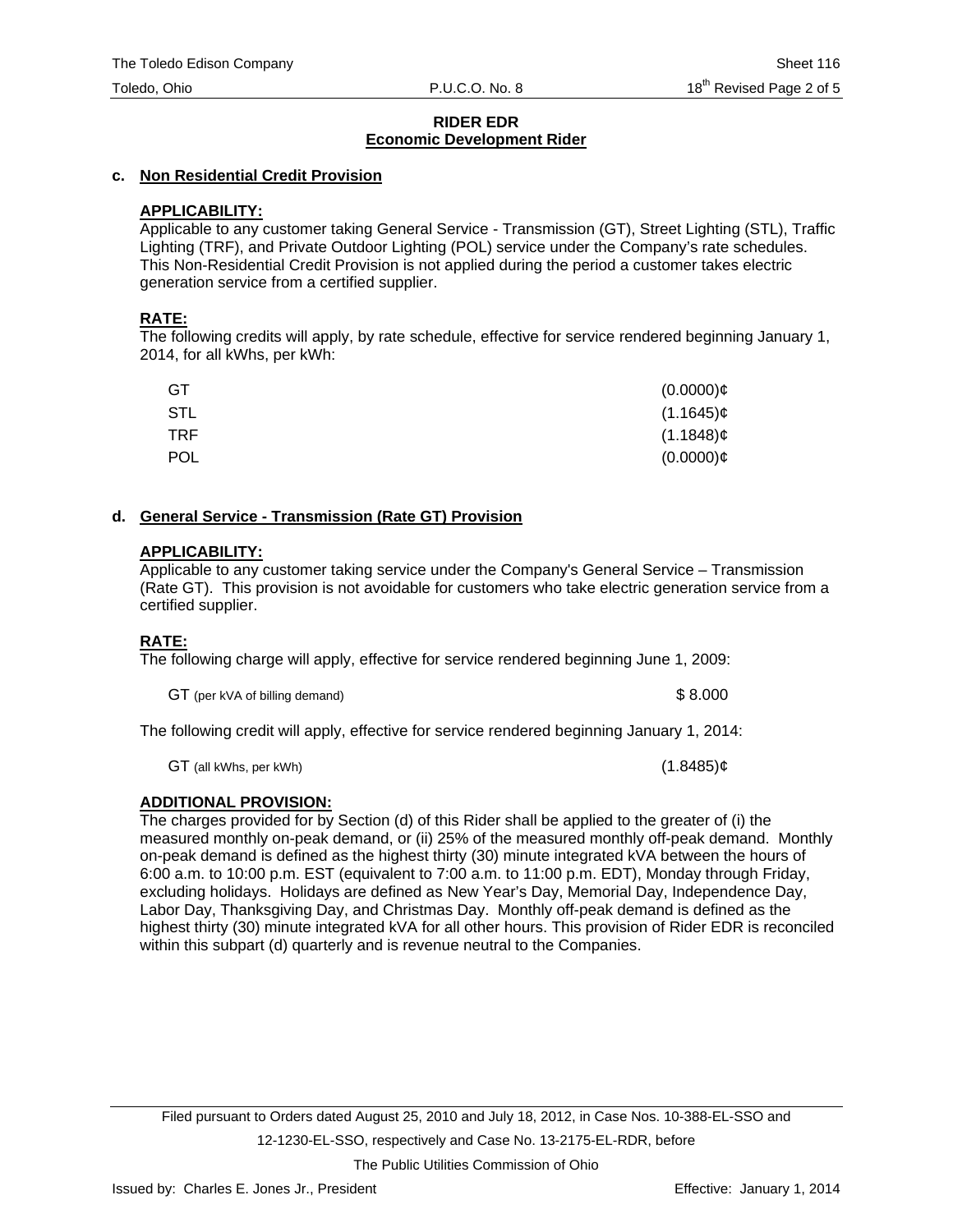## **e. Standard Charge Provision**

## **APPLICABILITY:**

Applicable to any customer that takes electric service under the Company's rate schedules. This Standard Charge Provision is not avoidable for customers who take electric generation service from a certified supplier.

#### **PURPOSE:**

The charges provided for by Section (e) of this Rider recover the difference in revenues resulting from the application of rates in the otherwise applicable rate schedule, and the application of credits in sections (a), (b), (c), and (f), of this Rider.

# **RATE:**

The following charges will apply, by rate schedule for all kWhs per kWh:

| GS | 0.1313c    |
|----|------------|
| GP | $0.5723$ ¢ |

# **f. School Credit Provision**

#### **APPLICABILITY:**

Applicable to any public school district building that either: 1) was served under the Company's Energy for Education II program on December 31, 2008, or 2) is a new public school district building in a school district served under the Company's Energy for Education II program on December 31, 2008 of which fifty-percent (50%) or more of the total square footage of such building is used for classroom-related purposes including any such building that is a mobile unit or temporary structure. This School Credit Provision is not applied to customers during the period the customer takes electric generation service from a certified supplier.

# **RATE:**

All applicable charges specified in Company's Generation Service Rider (GEN) for General Service - Secondary ("Rate GS"), General Service Primary ("GP"), or General Service - Subtransmission ("GSU") rates, shall be reduced by 8.693 percent.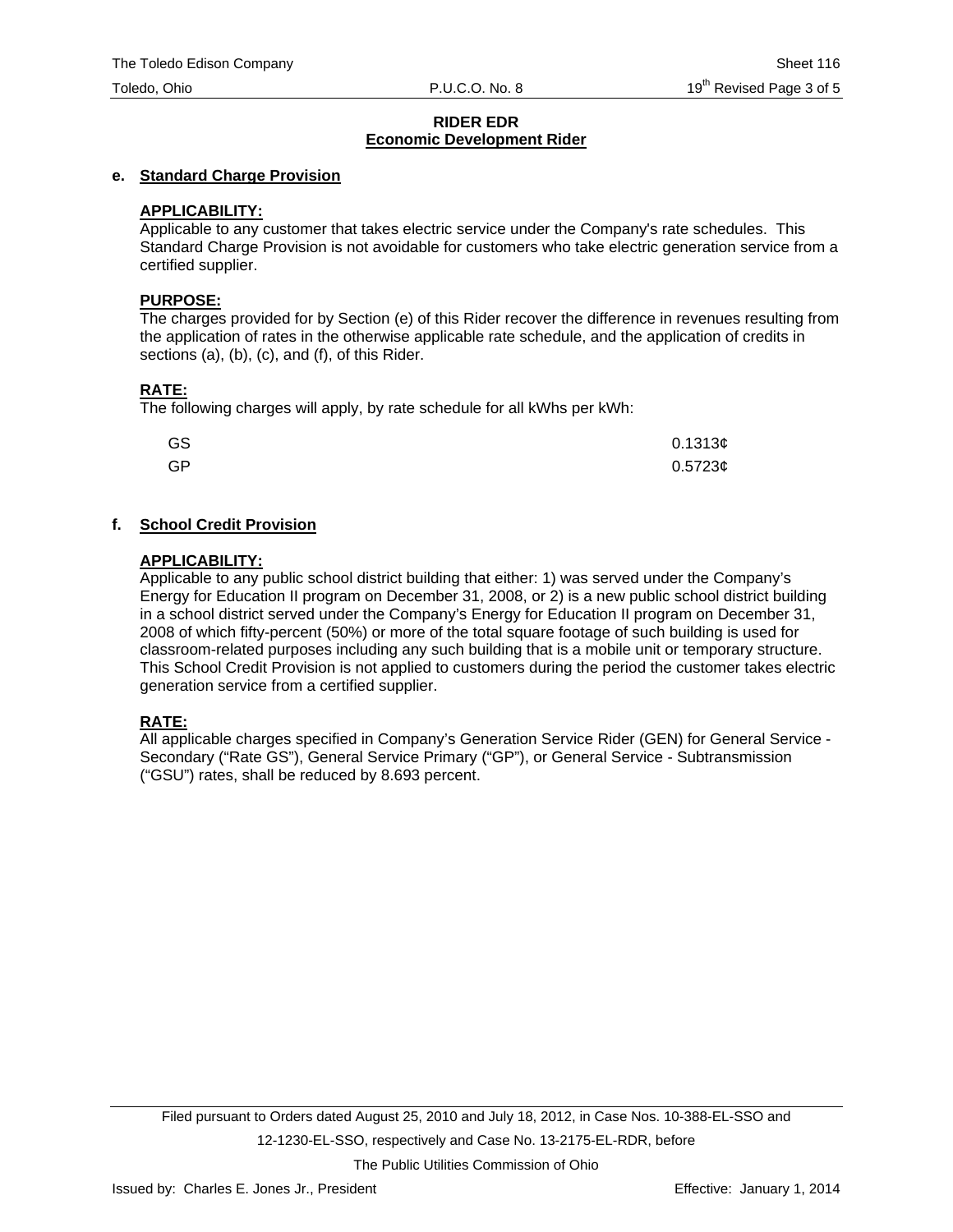## **g. Infrastructure Improvement Provision**

# **APPLICABILITY:**

Applicable to any customer that takes electric service under the Company's rate schedules with the exception of Street Lighting (STL), Traffic Lighting (TRF), and Private Outdoor Lighting (POL). This Infrastructure Improvement Provision is not avoidable for customers who take electric generation service from a certified supplier. Charges will be allocated in the same manner as the revenue was allocated in the Company's last distribution rate case, with the exception that no charges are allocated to the Street Lighting (STL), Traffic Lighting (TRF) and Private Outdoor Lighting (POL) schedules.

# **PURPOSE:**

The charges provided for by Section (g) of this Rider recover costs associated with certain economic expansion and new employment in Ohio.

# **RATE:**

The following charges will apply, by rate schedule for all kWhs per kWh:

| <b>RS</b> | 0.0475c    |
|-----------|------------|
| GS        | 0.0322c    |
| <b>GP</b> | $0.0119$ ¢ |
| GSU       | $0.0047$ ¢ |
| GT        | 0.0015¢    |

# **h. Automaker Credit Provision**

# **APPLICABILITY:**

Applicable to domestic automaker facilities with more than 45 million kilowatt-hours of consumption for the 12 monthly billing periods ended December 31, 2009 at a single site. This Automaker Credit Provision is available for customers who take electric generation service from a certified supplier.

# **RATE:**

All credits included in Section (h) of this Rider are applied only to usage that exceeds the average of the customer's twelve (12) billing periods ended December 31, 2009 ("Baseline Usage").

| First 20 percent of kWh's over Baseline Usage, per kWh | $(1.0000)$ ¢ |
|--------------------------------------------------------|--------------|
| All kWh's exceeding 20% over Baseline Usage, per kWh   | $(1.2000)$ ¢ |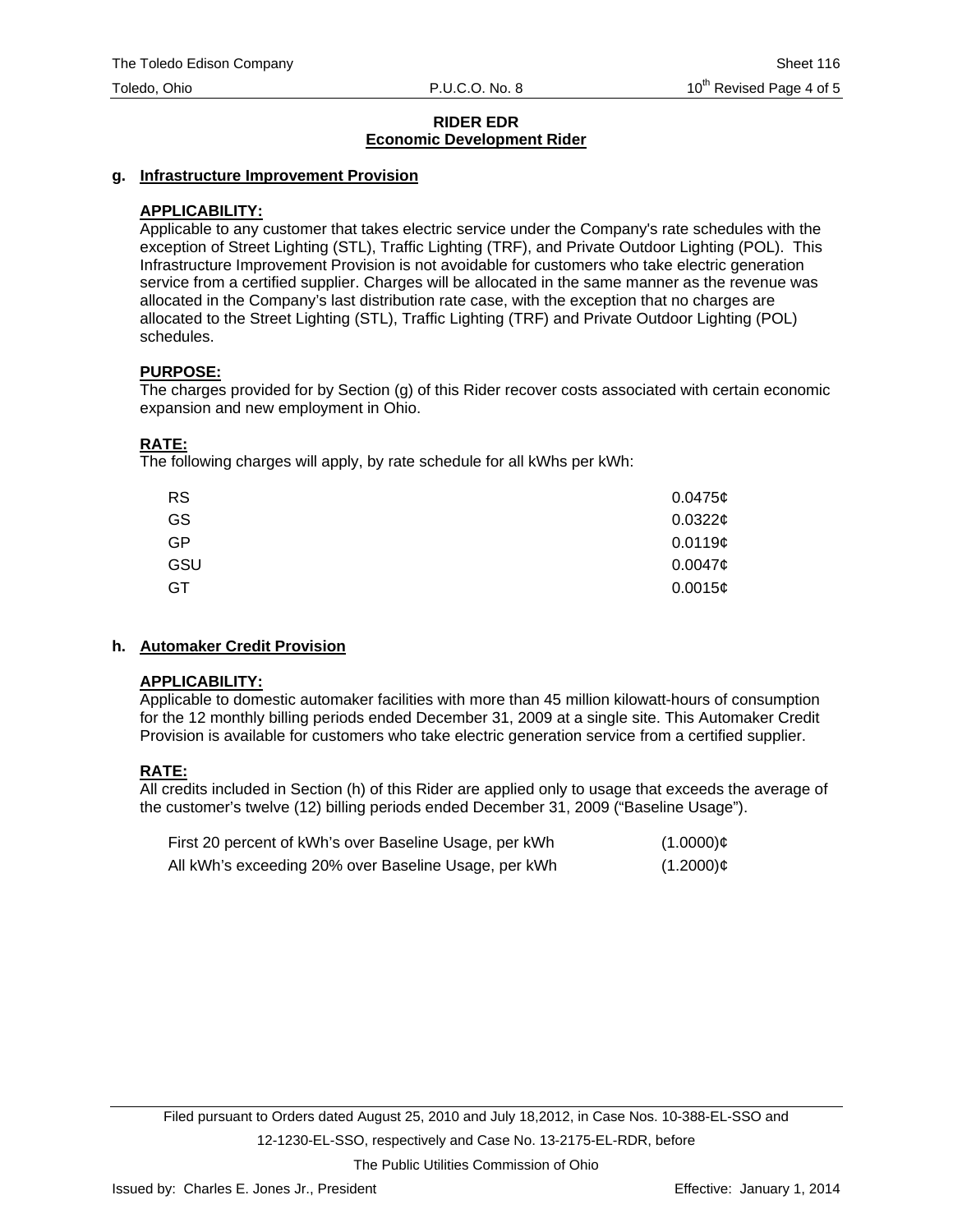#### **i. Automaker Charge Provision**

## **APPLICABILITY:**

Applicable to any customer that takes electric service under the Company's rate schedules with the exception of General Service - Transmission (GT), Street Lighting (STL), Traffic Lighting (TRF), and Private Outdoor Lighting (POL). This Automaker Charge Provision is not avoidable for customers who take electric generation service from a certified supplier.

#### **PURPOSE:**

The charges provided for by Section (i) of this Rider recover costs associated with implementation of the Automaker Credit Provision.

#### **RATE:**

The following charge will apply effective for service rendered beginning January 1, 2014, for all kWhs per kWh:

Automaker Charge 0.0078¢

#### **RIDER UPDATES:**

The charges contained in this Rider shall be updated and reconciled on a quarterly basis. No later than December 1st, March 1st, June 1st and September 1st of each year, the Company will file with the PUCO a request for approval of the Rider charges which, unless otherwise ordered by the PUCO, shall become effective on a service rendered basis on January 1st, April 1st, July 1st and October 1st of each year, beginning October 1, 2011. After May 31, 2014, all provisions of this Rider, except for the Infrastructure Improvement Provision - Section (g), shall be used for reconciliation purposes only.